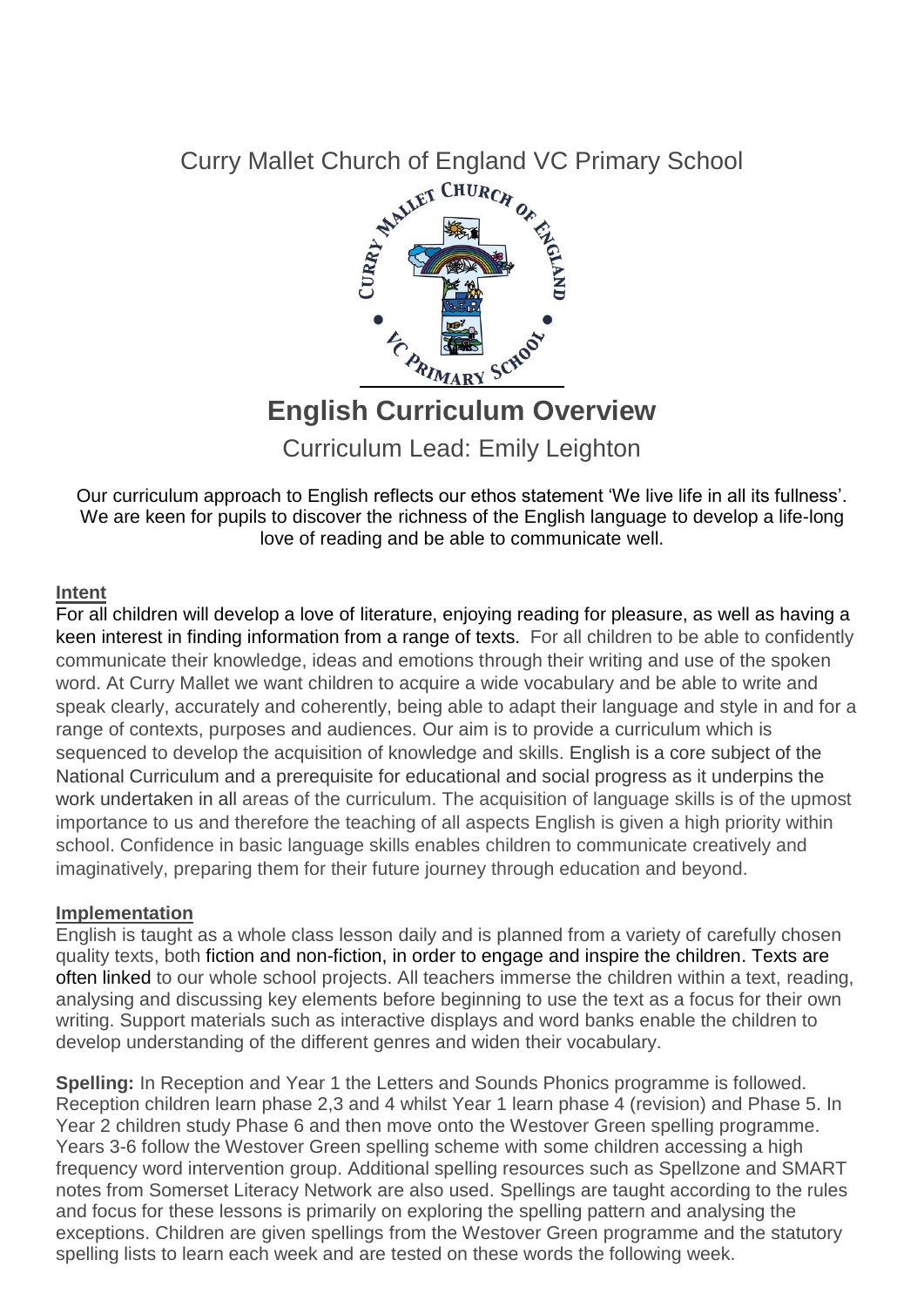**Grammar and Punctuation:** Grammar objectives are identified and explored through the quality texts teachers use as their focus. Discrete grammar and punctuation lessons are also taught planned and taught.

# **Impact**

Children read widely and develop a wide vocabulary and use this within their writing and speaking. They will enjoy writing across a range of genres and understand the purpose and audience for their work. The children will leave Curry Mallet being able to effectively apply spelling rules and patterns that have been taught. They will have a good understanding of grammar conventions. The children will become competent and confident in presenting their ideas to others through debates and formal presentations.

# **Planning**

In KS1 and lower KS2 the Talk4Writing programme is used and follows the immersion, imitation, invention approach whilst in upper KS2 a programme of study is developed using real books and text to capitalise on the highest quality language, reading and writing. A curriculum map is published on the school website each term documenting the English objectives to be covered.

## **Knowledge and skills progression through the school**

At Curry Mallet, English skills and knowledge will be developed through each phase of learning by building on previous levels of understanding.

# **In KS1 pupils will:**

# **Writing:**

**Year 1**

- Sit correctly at a table, holding a pencil comfortably and correctly.
- Begin to form lower-case letters in the correct direction, starting and finishing in the right place. ['c' shapes start at top and are made anti-clockwise, no letter starts at the bottom.]
- In Year 1 children are encouraged to use pre-cursive script with all the letters starting on the line and then following the same formation for printed letters (except for f). Start using some of the diagonal and horizontal strokes needed to join letters and understand which letters, when adjacent to one another, are best left unjoined.
- Form capital letters
- Form digits 0-9
- Understand which letters belong to which handwriting 'families' (i.e. letters that are formed in similar ways) and to practise these.
- Saying out loud what they are going to write about.
- Composing a sentence orally before writing it.
- Sequencing sentences to form short narratives.
- Re-reading what they have written to check that it makes sense.
- Discuss what they have written with the teacher or other pupils.
- Read aloud their writing clearly enough to be heard by their peers and the teacher.

#### **Year 2**

- Form lower-case letters of the correct size relative to one another.
- Start using some of the diagonal and horizontal strokes needed to join letters and understand which letters, when adjacent to one another, are best left unjoined.
- Write capital letters and digits of the correct size, orientation and relationship to one another and to lower case letters.
- Use spacing between words that reflects the size of the letters.
- Writing narratives about personal experiences and those of others (real and fictional).
- Writing about real events.
- Writing poetry.
- Writing for different purposes.
- Planning or saying out loud what they are going to write about.
- Writing down ideas and/or key words, including new vocabulary.
- Encapsulating what they want to say, sentence by sentence.
- Evaluating their writing with the teacher and other pupils.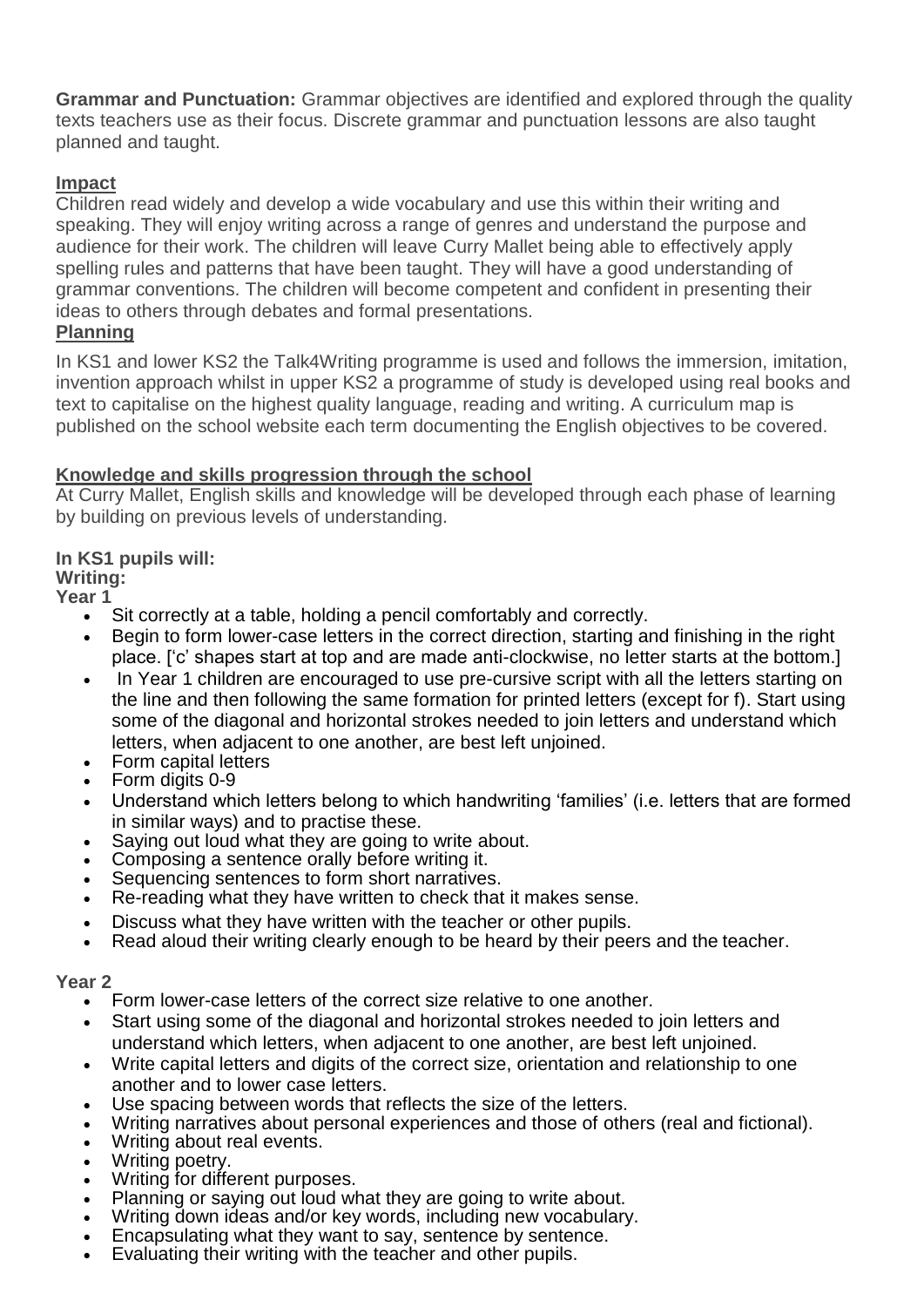- Re-reading to check that their writing makes sense and that verbs to indicate time are used correctly and consistently, including verbs in the continuous form.
- Proof-reading to check for errors in spelling, grammar and punctuation [for example, ends of sentences punctuated correctly].
- Read aloud what they have written with appropriate intonation to make the meaning clear.

## **Year 3/4**

- Use the diagonal and horizontal strokes that are needed to join letters and understand which letters, when adjacent to one another, are best left unjoined.
- Increase the legibility, consistency and quality of their handwriting for example, by ensuring that the downstrokes of letters are parallel and equidistant; that lines of writing are spaced sufficiently so that the ascenders and descenders of letters do not touch.
- Discussing writing similar to that which they are planning to write in order to understand and learn from its structure, vocabulary and grammar.
- Discussing and recording ideas.
- Composing and rehearsing sentences orally (including dialogue), progressively building a varied and rich vocabulary and an increasing range of sentence structures (English Appendix 2).
- Organising paragraphs around a theme.
- In narratives, creating settings, characters and plot.
- In non-narrative material, using simple organisational devices [for example, headings and sub- headings].
- Assessing the effectiveness of their own and others' writing and suggesting improvements.
- Proposing changes to grammar and vocabulary to improve consistency, including the accurate use of pronouns in sentences.
- Proof-read for spelling and punctuation errors.
- Read aloud their own writing, to a group or the whole class, using appropriate intonation and controlling the tone and volume so that the meaning is clear.

## **Year 5/6**

- Choosing which shape of a letter to use when given choices and deciding whether or not to join specific letters.
- Choosing the writing implement that is best suited for a task.
- Identifying the audience for and purpose of the writing, selecting the appropriate form and using other similar writing as models for their own composition.
- Noting and developing initial ideas, drawing on reading and research where necessary.
- Using a wide range of devices to build cohesion within and across paragraphs.
- Assessing the effectiveness of their own and others' writing.
- Proof reading for spelling and punctuation errors.
- Perform their own compositions, using appropriate intonation, volume and movement so that meaning is clear.
- In writing narratives, considering how authors have developed characters and settings in what pupils have read, listened to or seen performed.
- Selecting appropriate grammar and vocabulary, understanding how such choices can change and enhance meaning.
- In narratives describing settings, characters and atmosphere, integrating dialogue to convey character and advance the action;
- Precising longer passages.
- Using further organisational and presentational devices to structure text and to guide the reader (for example, headings, statements and underlining).
- Proposing changes to Vocabulary, Grammar & Punctuation to enhance effects and clarify meaning.
- Ensuring the consistent and correct use of tense throughout a piece of writing.
- Ensuring correct subject and verb agreement when using singular and plural, distinguishing between the language of speech and writing and choosing the appropriate register.
- In writing narratives, considering how authors have developed characters and settings in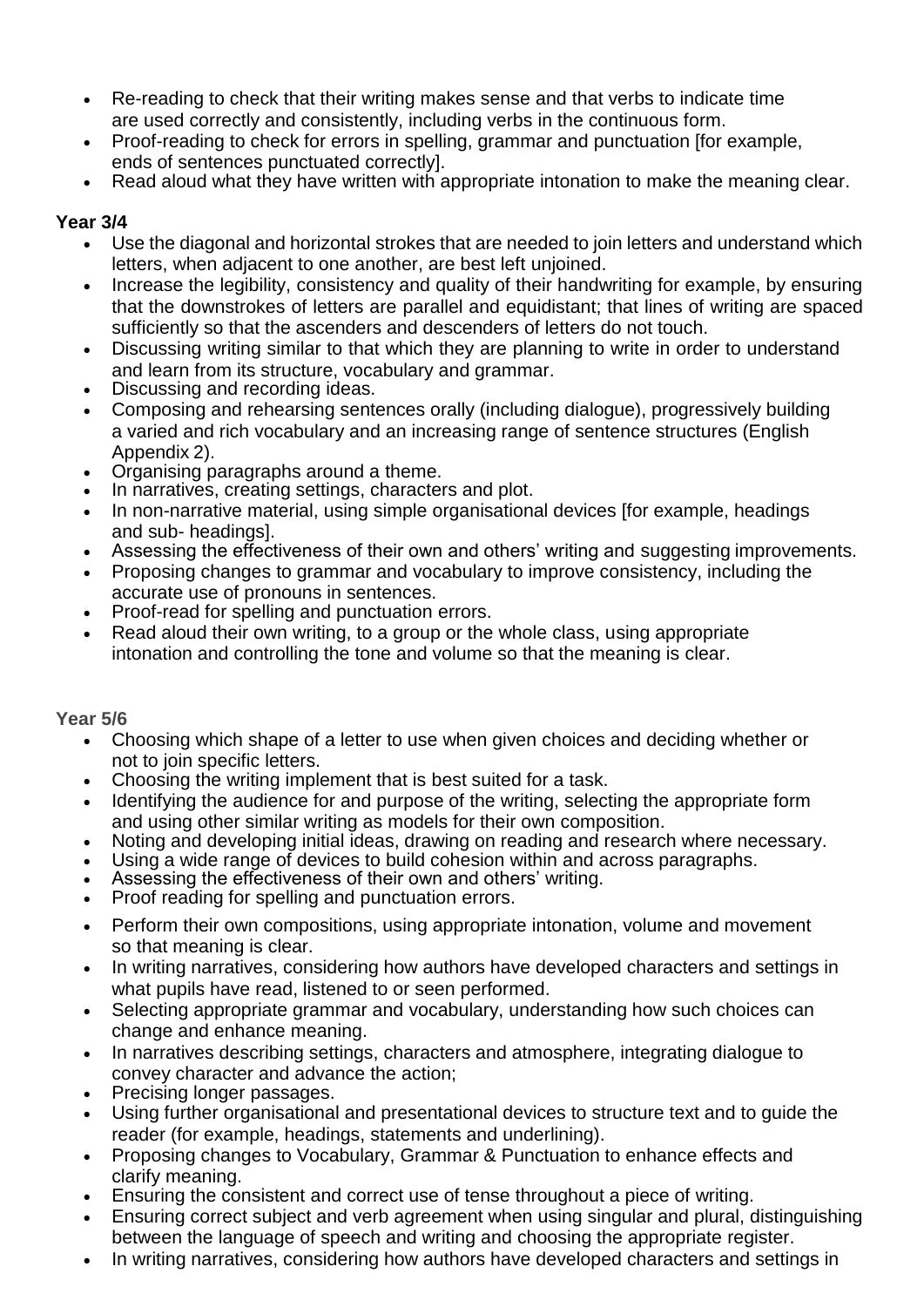what pupils have read, listened to or seen performed.

**Spelling, Punctuation and Grammar:**

**Year 1**

- Words containing each of the 40+ phonemes already taught.
- Common exception words.
- The days of the week.
- Naming the letters of the alphabet in order.
- Using letter names to distinguish between alternative spellings of the same sound.
- Using the spelling rule for adding –s or –es as the plural marker for nouns and the third person singular marker for verbs.
- Using the prefix un–.
- Using –ing, –ed, –er and –est where no change is needed in the spelling of root words [for example, helping, helped, helper, eating, quicker, quickest].
- Apply simple spelling rules and guidance, as listed in English Appendix 1.
- Write from memory simple sentences dictated by the teacher that include words using the GPCs and common exception words taught so far.
- Regular plural noun suffixes –s or –es (eg, dog, dogs; wish, wishes), including the effects of these suffixes on the meaning of the noun.
- Suffixes that can be added to verbs where no change is needed in the spelling of root words (eg, helping, helped, helper).
- How the prefix un– changes the meaning of verbs and adjectives (negation, eg, unkind, or undoing, eg, untie the boat).
- How words can combine to make sentences.
- Joining words and joining clauses using and.
- Sequencing sentences to form short narratives.
- Separation of words with spaces.
- Introduction to capital letters, full stops, question marks and exclamation marks to demarcate sentences.
- Using a capital letter for names of people, places, the days of the week, and the personal pronoun 'I.'
- Use the grammatical terminology in English Appendix 2 in discussing their writing (letter, capital letter, word, singular, plural, sentence,
- punctuation, full stop, question mark, exclamation mark).

## **Year 2**

- segmenting words into phonemes and representing these by graphemes, spelling many correctly.
- Learning new ways of spelling phonemes for which one or more spellings are already known, and learn some words with each spelling, including
- a few common homophones.
- Learning to spell common exception words.
- Learning to spell more words with contracted forms.
- Learning the possessive apostrophe (singular) [for example, the girl's book].
- Add suffixes to spell longer words, including –ment, –ness, –ful, –less, –ly.
- Apply spelling rules and guidance, as listed in English Appendix 1.
- Write from memory simple sentences dictated by the teacher that include words using the GPCs, common exception words and punctuation
- taught so far.
- Distinguishing between homophones and near-homophones.
- Formation of adjectives using suffixes such as –ful, –less.
- Use of the suffixes –er, –est in adjectives and –ly to turn adjectives into adverbs.
- Subordination (using when, if, that, because) and co-ordination (using or, and, but).
- Expanded noun phrases for description and specification (eg, the blue butterfly, plain flour, the man in the moon).
- How the grammatical patterns in a sentence indicate its function as a statement, question, exclamation or command.
- Correct choice and consistent use of present tense and past tense throughout writing.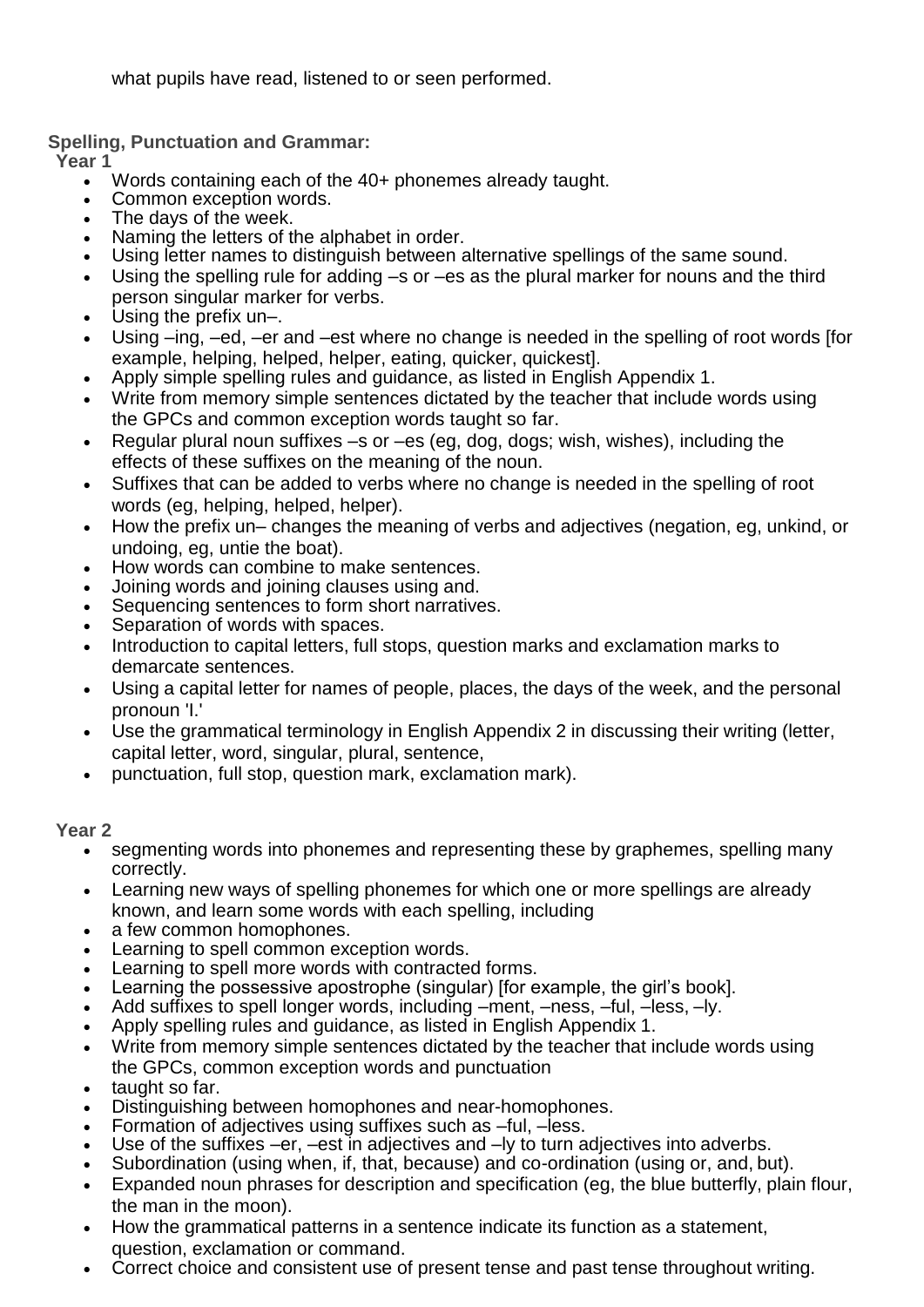- Use of the progressive form of verbs in the present and past tense to mark actions in progress (eg, she is drumming, he was shouting).
- Use of capital letters, full stops, question marks and exclamation marks to demarcate sentences.
- Commas to separate items in a list.
- Apostrophes to mark where letters are missing in spelling and to mark singular possession in nouns (e.e. the girl's name).
- Use and understand the grammatical terminology in English Appendix 2 in discussing their writing (noun, noun phrase, statement, question,
- exclamation, command, compound, adjective, verb, suffix, tense (past, present), apostrophe, comma).
- Formation of nouns using suffixes such as -ness, -er and by compounding (e.g., whiteboard, superman).

# **Year 3/4**

- Use further prefixes and suffixes and understand how to add them (English Appendix 1 (Year3/4)).
- Spell further homophones.
- Spell words that are often misspelt (English Appendix 1 (Year 3/4)).
- Place the possessive apostrophe accurately in words with regular plurals [for example, girls', boys'] and in words with irregular plurals [for example, children's].
- Use the first two or three letters of a word to check its spelling in a dictionary.
- Write from memory simple sentences, dictated by the teacher, that include words and punctuation taught so far of words in context.
- Use of the forms 'a' or 'an' according to whether the next word begins with a consonant or avowel (eg, a rock, an open box).
- Word families based on common words, showing how words are related in form and meaning (eg, solve, solution, solver, dissolve, insoluble).
- Expressing time, place and cause using conjunctions (eg, when, before, after, while, so, because), adverbs (eg, then, next, soon, therefore), or
- prepositions (eg, before, after, during, in, because of).
- Introduction to inverted commas to punctuate direct speech.
- Introduction to paragraphs as a way to group related material.
- Headings and sub-headings to aid presentation.
- Use of the present perfect form of verbs instead of the simple past (eg, He has gone out toplay contrasted with He went out to play).
- Use and understand the grammatical terminology in English Appendix 2 (Year 3) accurately and appropriately when discussing their writing and
- reading (adverb, preposition conjunction, word family, prefix, clause, subordinate clause, direct speech, consonant, consonant letter vowel, vowel
- letter, inverted commas (or 'speech marks')).
- Formation of nouns using a range of prefixes such as super-, anti-, auto-
- The grammatical difference between plural and possessive –s.
- Standard English forms for verb inflections instead of local spoken forms (eg, we were instead of we was, or I did instead of I done).
- Noun phrases expanded by the addition of modifying adjectives, nouns and preposition phrases (eg, the teacher expanded to: the strict maths
- teacher with curly hair).
- Fronted adverbials (eg, Later that day, I heard the bad news.).
- Use of paragraphs to organise ideas around a theme.
- Appropriate choice of pronoun or noun within and across sentences to aid cohesion and avoid repetition.
- Use of inverted commas and other punctuation to indicate direct speech eg, a comma after the reporting clause; end punctuation within
- inverted commas (eg, The conductor shouted, "Sit down!").
- Apostrophes to mark singular and plural possession (eg, the girl's name, the girls' names).
- Use of commas after fronted adverbials.
- Use and understand the grammatical terminology in English Appendix 2 (Year 4)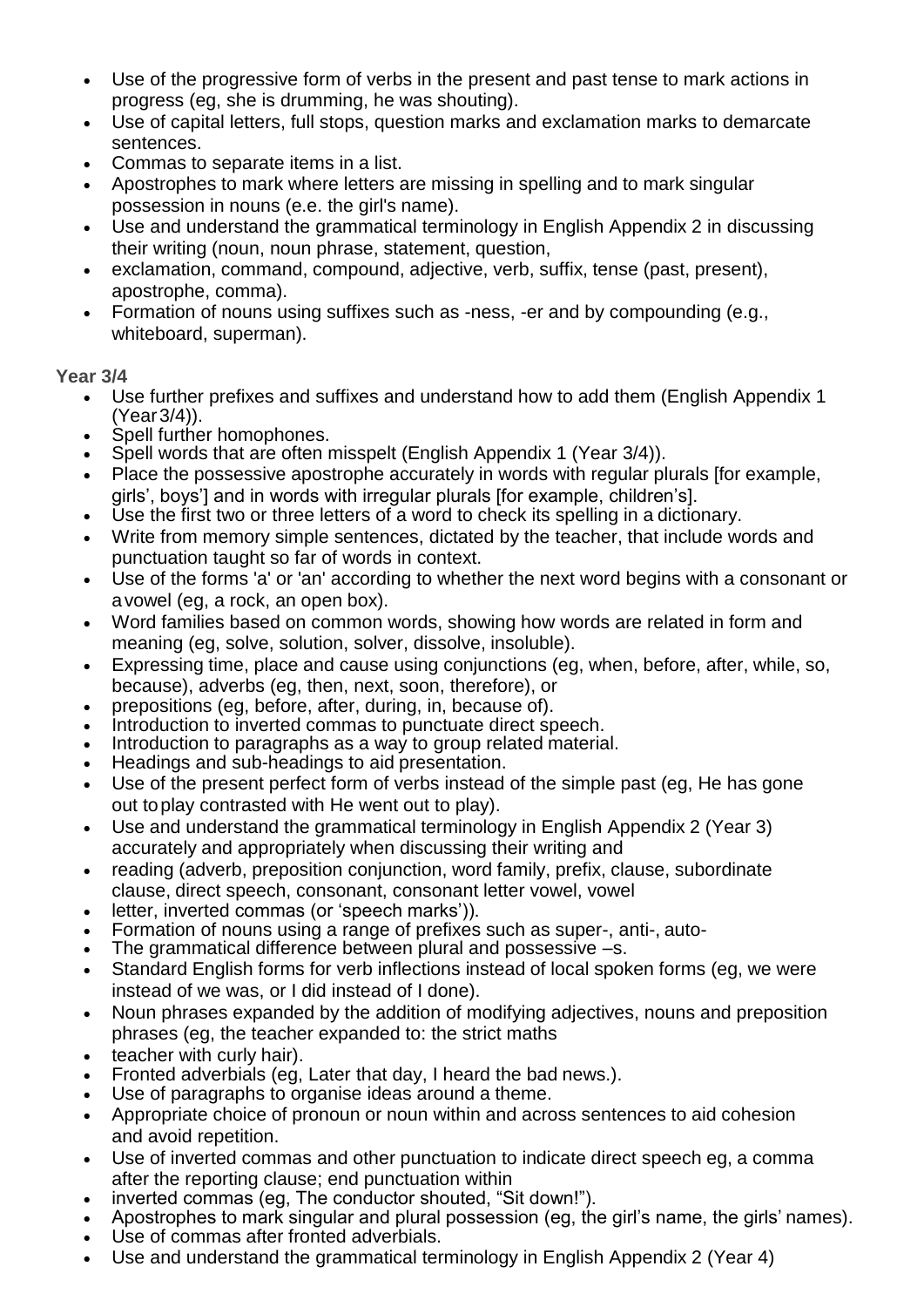accurately and appropriately when discussing writing and

reading (determiner, pronoun, possessive pronoun, adverbial).

#### **Year 5/6**

- Use a thesaurus.
- Use the first three or four letters of a word to check spelling, meaning or both in a dictionary.
- Use dictionaries to check the spelling and meaning of words.
- Continue to distinguish between homophones and other words which are often confuse
- Use further prefixes and suffixes and understand the guidance for adding them.
- Spell some words with 'silent' letters [for example, knight, psalm, solemn].
- Use knowledge of morphology and etymology in spelling and understand that the spelling of some words needs to be learnt specifically, as listed in English Appendix 1 (Years 6).
- Relative clauses beginning with who, which, where, when, whose, that, or an omitted relative pronoun.
- Brackets, dashes or commas to indicate parenthesis.
- The difference between vocabulary typical of informal speech and vocabulary appropriate for formal speech and writing (eg, find out – discover;
- ask for  $-$  request; go in  $-$  enter).
- How words are related by meaning as synonyms and antonyms (e.g., big, large, little).
- Use of the passive to affect the presentation of information in a sentence (eg, I broke the window in the greenhouse versus The window in the greenhouse was broken [by me]).
- The difference between structures typical of informal speech and structures appropriate for formal speech and writing (such as the use of
- question tags, e.g., He's your friend, isn't he? or the use of subjunctive forms such as If I were or were they to come in some very formal writing
- and speech).
- Linking ideas across paragraphs using a wider range of cohesive devices: repetition of a word or phrase, grammatical connections (eg, the use of
- adverbials such as on the other hand, in contrast, or as a consequence), and ellipsis.
- Layout devices, such as headings, sub-headings, columns, bullets, or tables, to structure text.
- Use of the semi-colon, colon and dash to mark the boundary between independent clauses (eg, It's raining; I'm fed up).
- Use of the colon to introduce a list.
- Punctuation of statements to list information.
- How hyphens can be used to avoid ambiguity (eg, man eating shark versus man-eating shark, or recover versus re-cover).
- Use and understand the grammatical terminology in English Appendix 2 (Year 6) accurately and appropriately when discussing their writing and
- reading (subject, object, active, passive, synonym, antonym, ellipsis, hyphen, colon, semi-colon, bullet points).

#### **Recording**

Recording of lessons takes place in English books across all year groups. This is marked in line with the school's marking policy.

## **Assessment**

Written work is assessed against National Curriculum objectives for each year group and is recorded on Somerset Literacy Network assessment grids. Each term for years 2-6, a NFER formative test is carried out for SPaG. Teachers use these tests to ensure children have secure knowledge and to identify any gaps in learning or misconceptions to be addressed.

## **Reporting**

On our annual reports, which are given to parents at the end of the year, a judgement will be made regarding their child's attainment in English (Writing) relating to the national curriculum for their year group. For example, WT (working towards national standard for age), WA (working at national age-related standards), GD (working at greater depth for age).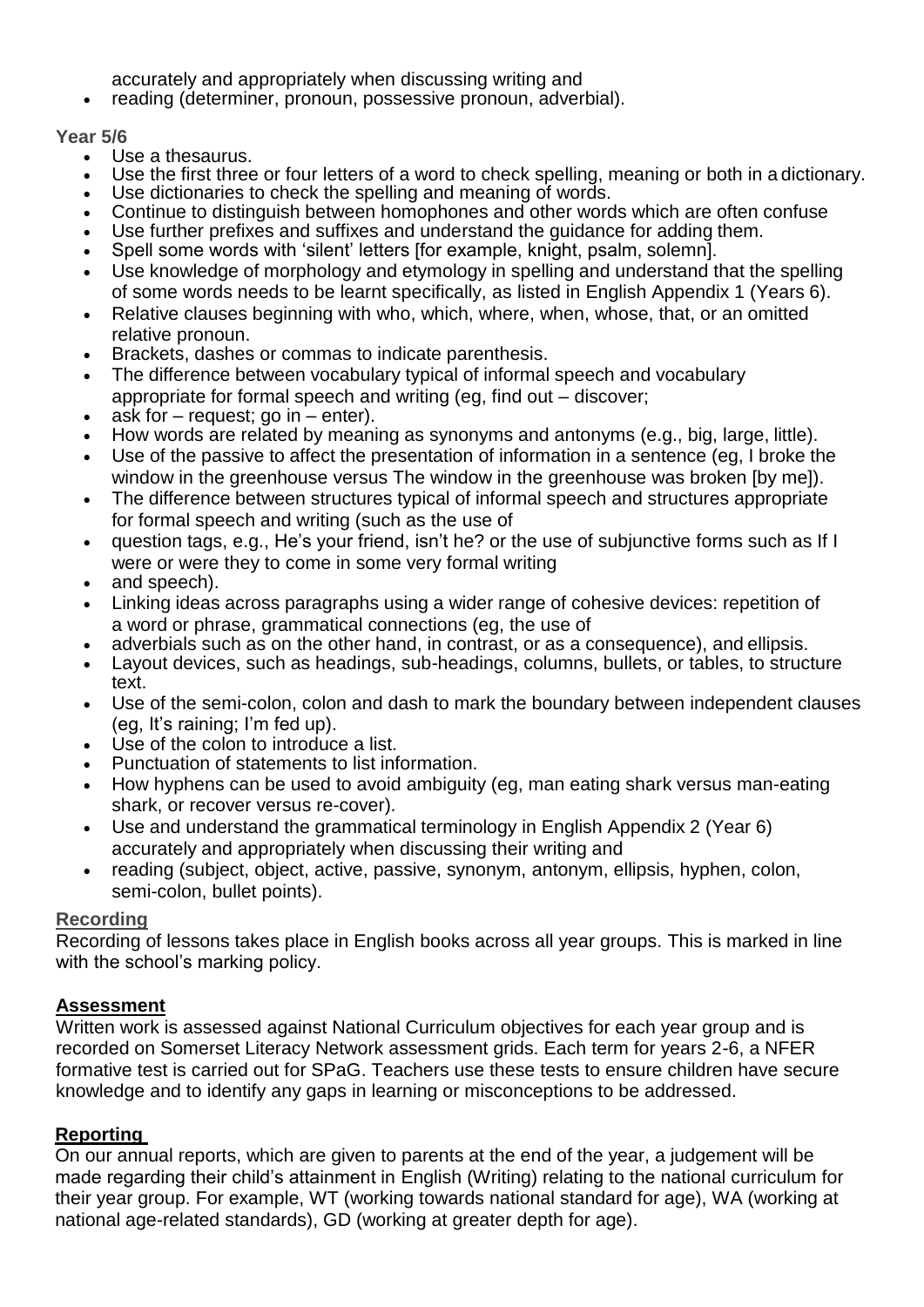#### **Monitoring**

The Curriculum leader works alongside teachers to ensure curriculum coverage and to moderate judgements. Evidence in books, learning walks, speaking to pupils about their learning and discussing with colleagues what has gone well as well as any lessons learnt will all help to form picture of the progression of individual children in English. Where relevant the implementation of school polices (such as marking) will be reviewed to ensure the workload for English is both manageable and is making an impact on the children's learning.

**Review** October 2022